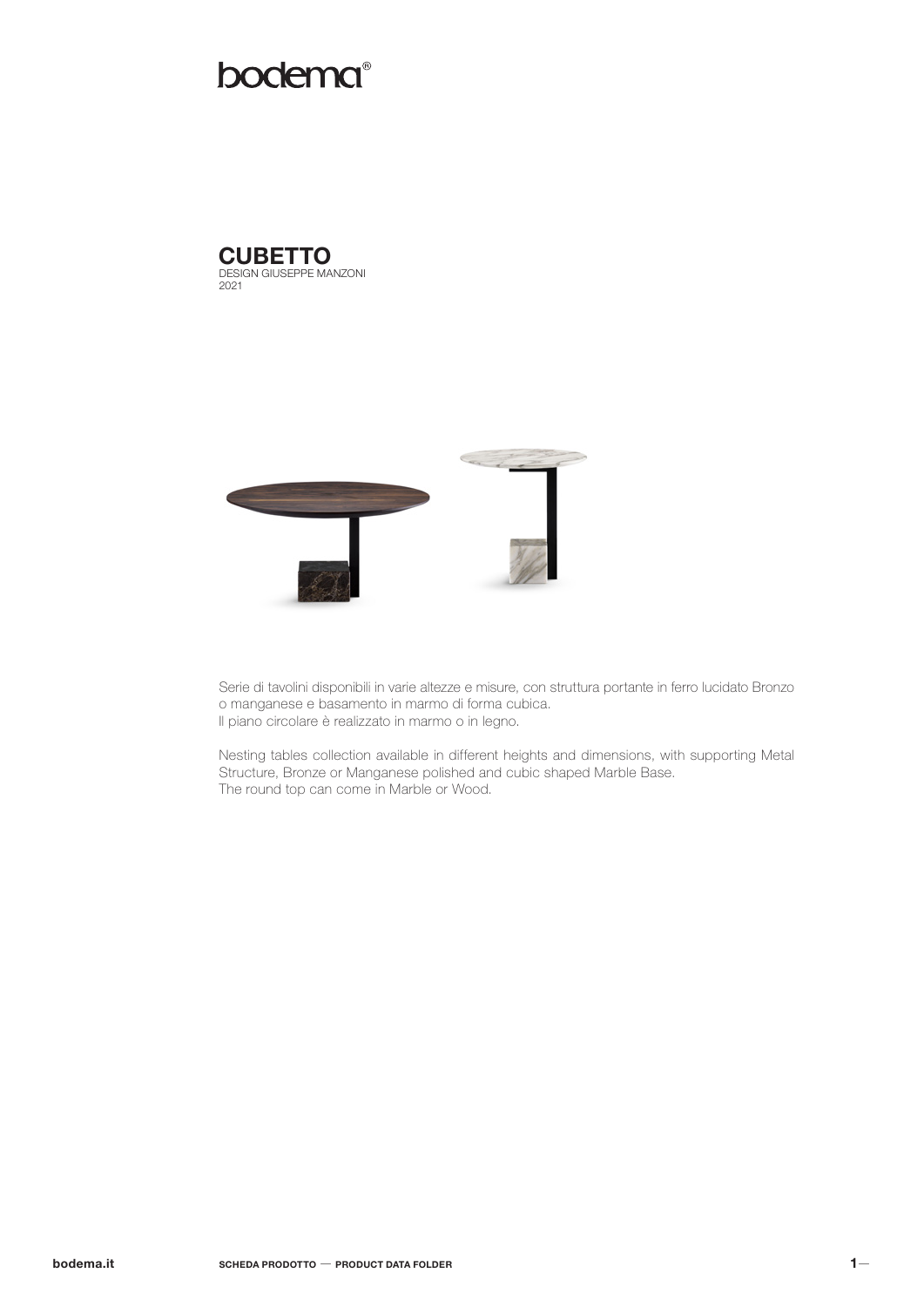### **CUBETTO**

DESIGN GIUSEPPE MANZONI 2021



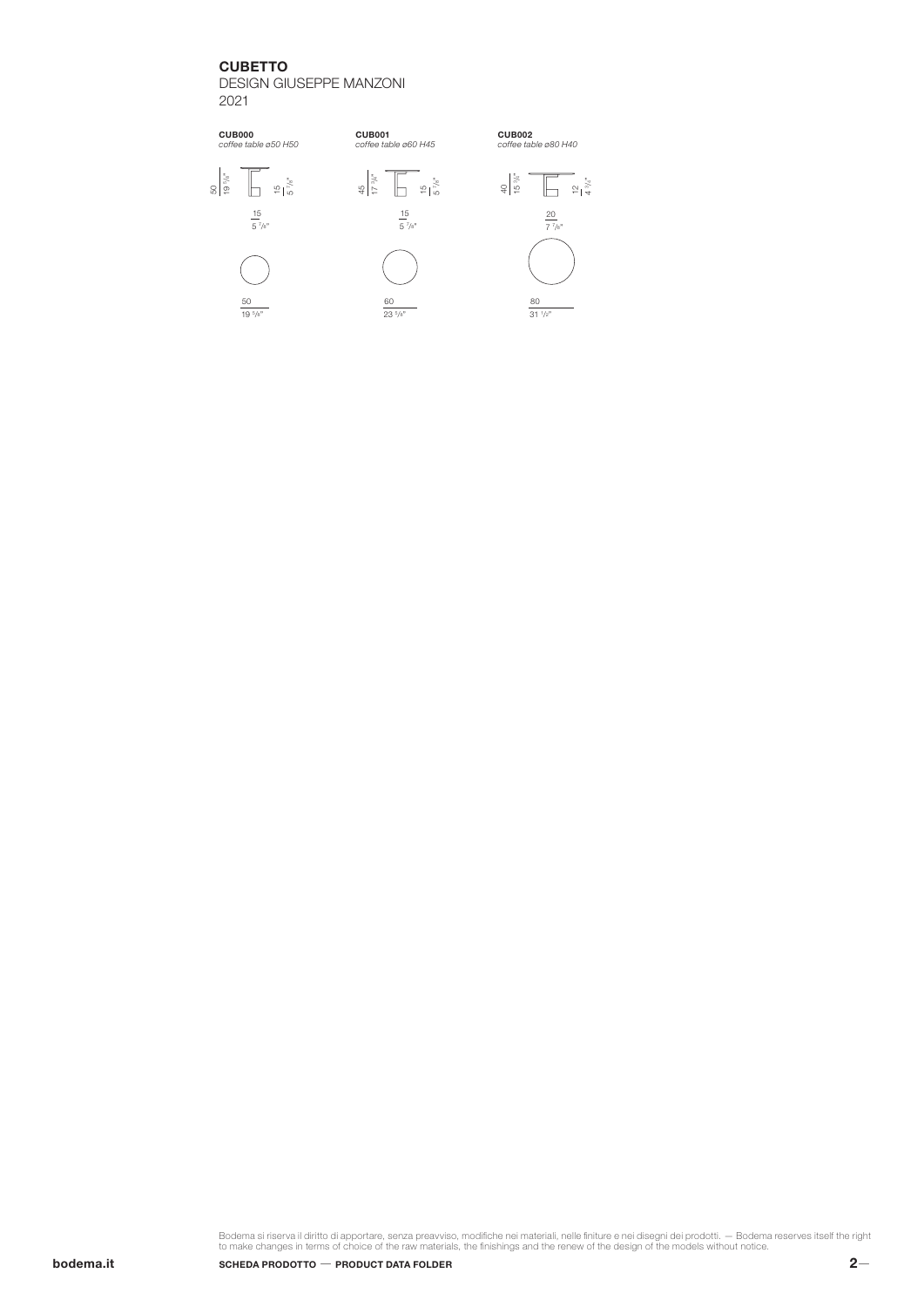## **bodema®**





#### MATERIALI IMPIEGATI **FINITURE**

1 PIANO Marmo Brown emperador Marmo Calacatta oro Marmo Sahara noir Marmo Saint laurent Marmo Stardust Marmo Salt White Marmo Nero Marquina Marmo Patagonia Marmo Dover White MDF impiallacciato Noce Canaletto MDF impiallacciato Ziricote MDF laccato Finitura Lucida o Opaca 2 STRUTTURA PORTANTE Metallo finitura manganese Metallo finitura bronzo 3 BASE Marmo Brown emperador Marmo Calacatta oro Marmo Saint laurent Marmo Stardust Marmo Salt White Marmo Nero Marquina Marmo Patagonia Marmo Dover White

#### MATERIALS USED FINISHES

1 TOP Brown emperador Marble Calacatta oro Marble Sahara noir Marble Saint laurent Marble Stardust Marble Salt White Marble Nero Marquina Marble Patagonia Marble Dover White Marble MDF Canaletto Walnut Veneer MDF Ziricote Veneer MDF Lacquered Glossy or Matt finish 2 SUPPORTING STRUCTURE Metal Manganese Finish Metal Bronze Finish 3 BASE Brown emperador Marble Calacatta oro Marble Saint laurent Marble Stardust Marble Salt White Marble Nero Marquina Marble Patagonia Marble Dover White Marble